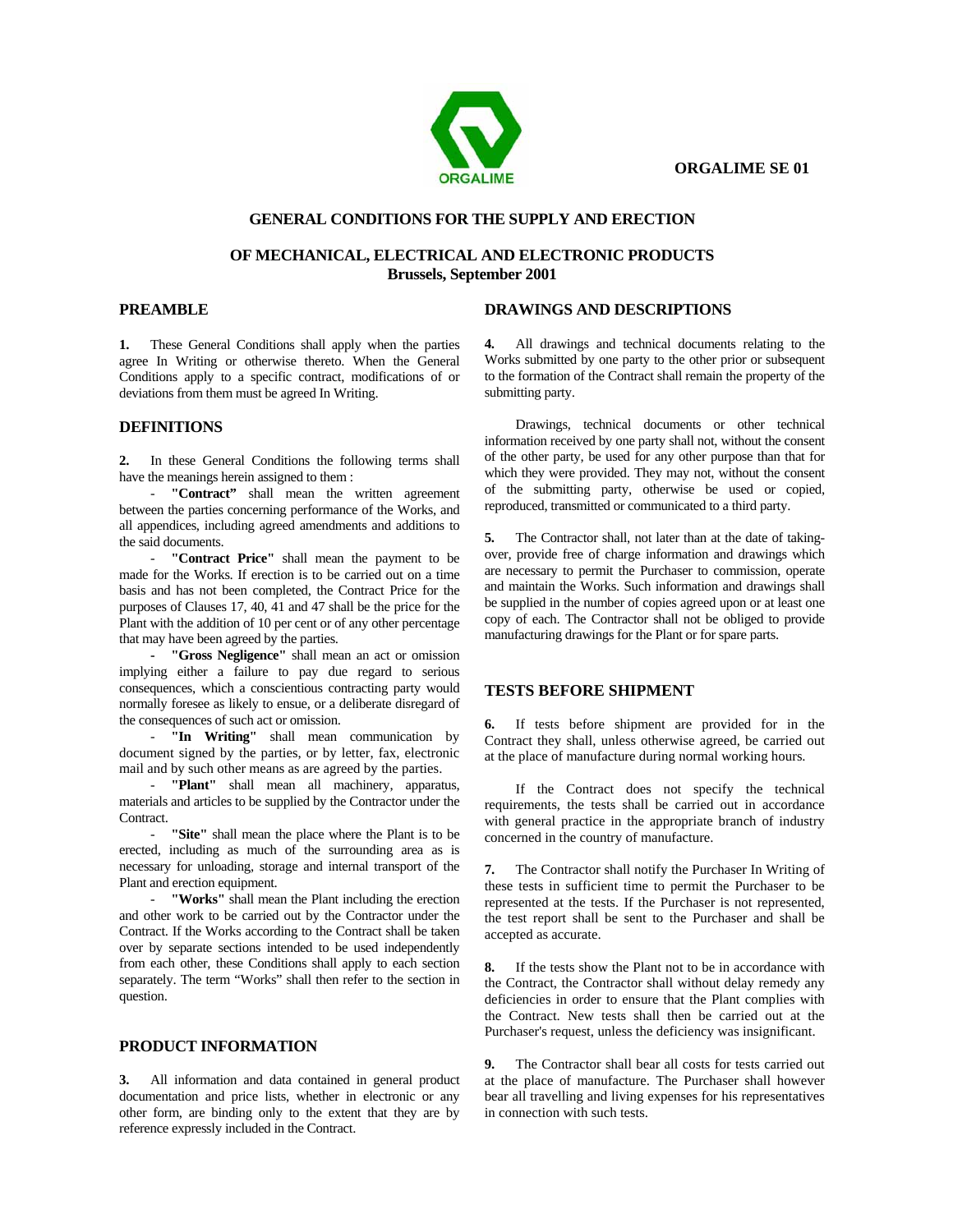#### **PREPARATORY WORK AND WORKING CONDITIONS**

**10.** The Contractor shall provide in good time drawings showing the manner in which the Plant is to be erected, together with all information required for preparing suitable foundations, for providing access for the Plant and any necessary equipment to the point where the Plant is to be erected, and for making all necessary connections to the Works.

**11.** The Purchaser shall provide in good time all installations, and ensure that the conditions necessary for the erection of the Plant and for the correct operation of the Works are fulfilled. This shall not apply to preparatory work which according to the Contract shall be performed by the Contractor.

**12.** The preparatory work shall be carried out by the Purchaser in accordance with the drawings and information provided by the Contractor under Clause 10. The work shall be completed in good time. In any case the Purchaser shall ensure that the foundations are structurally sound. If the Purchaser is responsible for transporting the Plant to the Site, he shall ensure that the Plant is on the Site in good time.

**13.** If an error or omission in the drawings or information referred to in Clause 10 is discovered by the Contractor or notified to him In Writing before expiry of the period referred to in Clause 52, the cost of any necessary remedial work shall be borne by the Contractor.

**14.** The Purchaser shall ensure that:

a) the Contractor's personnel are able to start work in accordance with the agreed time schedule and to work during normal working hours. Provided that the Purchaser has been given notice In Writing in reasonable time, work may be performed outside normal working hours to the extent deemed necessary by the Contractor.

b) he has, in good time before erection is started, informed the Contractor In Writing of all relevant safety regulations in force at the Site. The erection shall not be carried out in unhealthy or dangerous surroundings. All the necessary safety and precautionary measures shall have been taken before erection is started and shall be maintained.

c) the Contractor's personnel are able to obtain suitable and convenient board and lodging in the neighbourhood of the Site and have access to internationally acceptable hygiene facilities and medical services.

d) he has made available to the Contractor free of charge at the proper time on the Site all necessary cranes, lifting equipment and equipment for transport on the Site, auxiliary tools, machinery, materials and supplies (including fuel, oils, grease and other materials, gas, water, electricity, steam, compressed air, heating, lighting, etc...), as well as the measuring and testing instruments of the Purchaser available on the Site. The Contractor shall specify In Writing his requirements concerning such cranes, lifting equipment, measuring and testing instruments and equipment for transport on the Site at the latest one month before the start of the erection.

e) he has made available to the Contractor free of charge necessary storage facilities, providing protection against theft and deterioration of the Plant, the tools and equipment required for erection, and the personal effects of the Contractor's personnel.

f) the access routes to the Site are suitable for the required transport of the Plant and the Contractor's equipment.

#### **PURCHASER'S DEFAULT**

**15.** If the Purchaser anticipates that he will be unable to carry out in time his obligations necessary for completion of the Works, including complying with the conditions specified in Clauses 11, 12 and 14, he shall forthwith notify the Contractor In Writing, stating the reason and, if possible, the time when he will be able to comply with his obligations.

**16.** Without prejudice to the Contractor's rights under Clause 17, if the Purchaser fails to fulfil, correctly and in time, his obligations necessary for completion of the Works, including to comply with the conditions specified in Clauses 11, 12 and 14, the following shall apply:

a) the Contractor may at his own discretion choose to carry out or employ a third party to carry out the Purchaser's obligations, or otherwise take such measures as under the circumstances are appropriate in order to avoid or alleviate the effects of the Purchaser's default.

b) the Contractor may suspend in whole or in part his performance of the Contract. He shall forthwith notify the Purchaser In Writing of the suspension.

c) if the Plant has not been delivered to the Site, the Contractor shall arrange for storage of the Plant at the Purchaser's risk. The Contractor shall also, if the Purchaser so requires, insure the Plant.

d) if performance of the Contract is delayed by the Purchaser's default, he shall nevertheless pay any part of the Contract Price which, but for such delay, had become due.

e) the Purchaser shall reimburse the Contractor for any costs not covered by Clause 44 or 45, which are reasonably incurred by the Contractor as a result of measures under a), b) or c) of this Clause.

**17.** If completion of the Works is prevented by the Purchaser's default as referred to in Clause 16, and this is not due to any such circumstance as mentioned in Clause 67, the Contractor may also by notice In Writing require the Purchaser to remedy his default within a final reasonable period.

If, for any reason for which the Contractor is not responsible, the Purchaser fails to remedy his default within such period, the Contractor may by notice In Writing terminate the Contract.

The Contractor shall then be entitled to compensation for the loss he suffers because of the Purchaser's default. The compensation shall not exceed the Contract Price.

### **LOCAL LAWS AND REGULATIONS**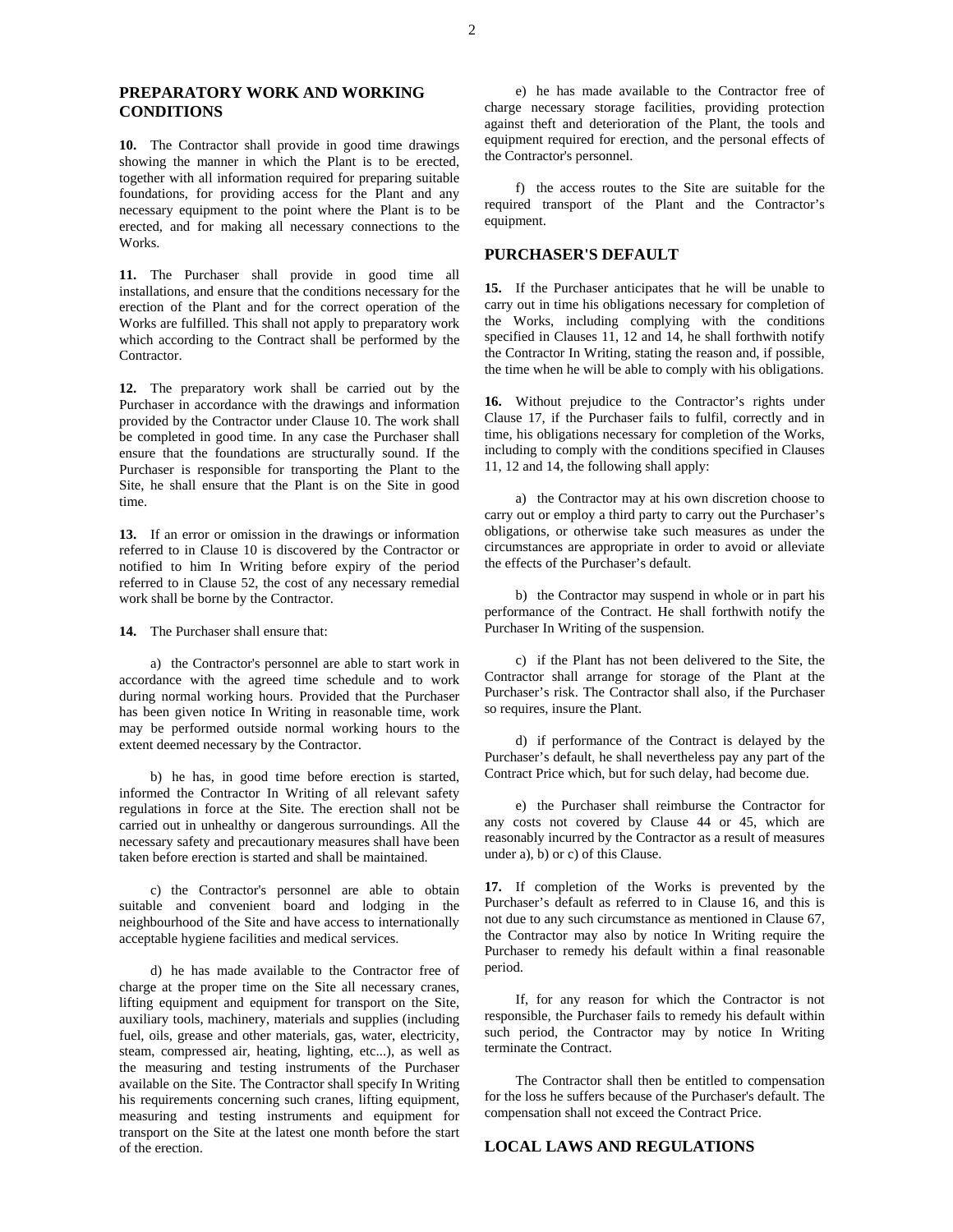**18.** The Contractor shall ensure that the Works are carried out and are in accordance with any laws, regulations and rules which are applicable to the Works. If required by the Contractor, the Purchaser shall provide the relevant information on these laws, regulations and rules In Writing.

**19.** The Contractor shall carry out any variation work caused by changes in laws, regulations and rules referred to in Clause 18, or in their generally accepted interpretation, occurring between the dates of submission of the tender and taking-over. The Purchaser shall bear the extra costs and other consequences resulting from such changes, including variation work.

**20.** If the parties are unable to agree on the extra costs and other consequences of changes in laws, regulations and rules, referred to in Clause 18, the Contractor shall be compensated on a time basis for any variation work until the dispute has been settled in accordance with Clause 72.

#### **VARIATIONS**

**21.** Subject to the provisions of Clause 25, the Purchaser is entitled to require variations to the scope, design and construction of the Works until the Works have been taken over. The Contractor may suggest such variations In Writing.

**22.** Requests for variations shall be submitted to the Contractor In Writing and shall contain an exact description of the variation required.

**23.** As soon as possible after receipt of a request for a variation or after having himself made a proposal for a variation, the Contractor shall notify the Purchaser In Writing whether and how the variation can be carried out, stating the resulting alteration to the Contract Price, the time for completion and other terms of the Contract.

The Contractor shall also give such notice to the Purchaser when variations are required as a result of changes in laws, regulations and rules referred to in Clause 18.

**24.** If completion of the Works is delayed as a result of disagreement between the parties on the consequences of variations, the Purchaser shall pay any part of the Contract Price which would have become due if the Works had not been delayed.

**25.** Save as provided in Clause 19, the Contractor shall not be obliged to carry out variations required by the Purchaser until either the parties have agreed on how the variations will affect the Contract Price, the time for completion and other terms of the Contract, or the dispute has been settled in accordance with Clause 72.

#### **PASSING OF RISK**

**26.** The risk of loss of or damage to the Plant shall pass to the Purchaser in accordance with any agreed trade term, which shall be construed in accordance with the INCOTERMS in force at the date of formation of the Contract.

If no trade term is specifically agreed, delivery of the Plant shall be Ex works (EXW).

Any risk of loss or damage to the Works not covered by the first paragraph of this Clause shall pass to the Purchaser on taking-over of the Works.

Any loss or damage to the Plant and Works after the risk has passed to the Purchaser shall be at the risk of the Purchaser, unless such loss or damage results from the Contractor's negligence.

## **TAKING-OVER TESTS**

**27.** When erection has been completed taking-over tests shall, unless otherwise agreed, be carried out to determine whether the Works are as required for taking-over according to the Contract.

The Contractor shall notify the Purchaser In Writing that the Works are ready for taking-over. He shall in this notice give a date for taking-over tests, giving the Purchaser sufficient time to prepare for and be represented at these tests.

The Purchaser shall bear all costs of taking-over tests. The Contractor shall, however, bear all costs relating to his personnel and his other representatives.

**28.** The Purchaser shall provide free of charge any power, lubricants, water, fuel, raw materials and other materials required for the taking-over tests and for final adjustments in preparing for these tests. He shall also install free of charge any equipment and provide any labour or other assistance necessary for carrying out the taking-over tests.

**29.** If, after having been notified in accordance with Clause 27, the Purchaser fails to fulfil his obligations under Clause 28 or otherwise prevents the taking-over tests from being carried out, the tests shall be regarded as having been satisfactorily completed at the date for taking-over tests stated in the Contractor's notice.

**30.** The taking-over tests shall be carried out during normal working hours. If the Contract does not specify the technical requirements, the tests shall be carried out in accordance with general practice in the appropriate branch of industry concerned in the Purchaser's country.

**31.** The Contractor shall prepare a test-report of the takingover tests. This report shall be sent to the Purchaser. If the Purchaser has not been represented at the taking-over tests after having been notified in accordance with Clause 27, the test report shall be accepted as accurate.

**32.** If the taking-over tests show the Works not to be in accordance with the Contract, the Contractor shall without delay remedy the deficiencies. If the Purchaser so requires In Writing without undue delay, new tests shall be carried out in accordance with Clauses 27-31. This shall not apply when the deficiency was insignificant.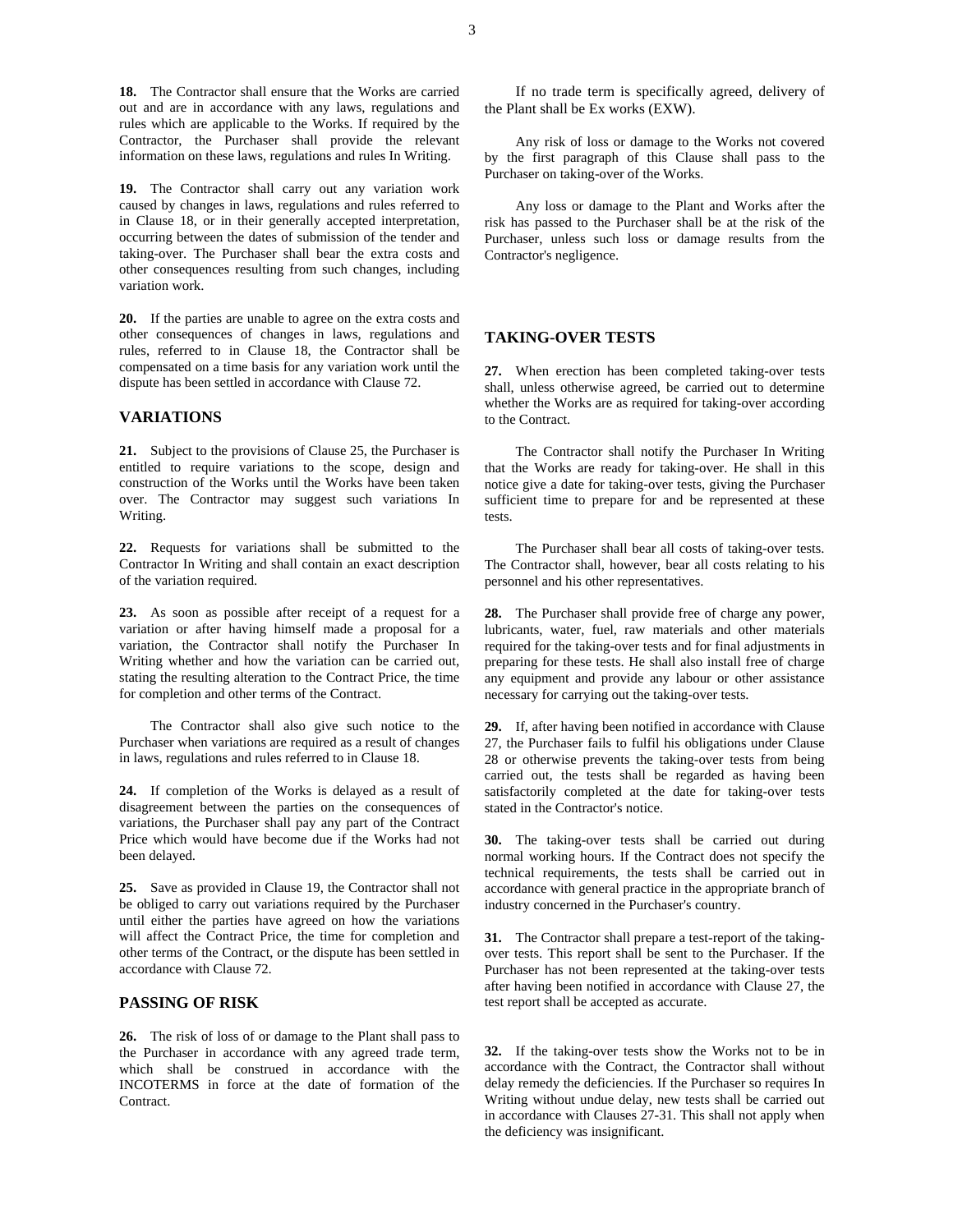### **TAKING-OVER**

**33.** Taking-over of the Works takes place :

a) when the taking-over tests have been satisfactorily completed or are regarded under Clause 29 as having been satisfactorily completed, or

b) where the parties have agreed not to carry out taking-over tests, when the Purchaser has received a Contractor's notice In Writing that the Works have been completed, provided that the Works are as required for taking-over according to the Contract.

Minor deficiencies which do not affect the efficiency of the Works shall not prevent taking-over.

**34.** The Purchaser is not entitled to use the Works or any part thereof before taking-over. If the Purchaser does so without the Contractor's consent In Writing, he shall be deemed to have taken over the Works. The Contractor shall then be relieved of his duty to carry out taking -over tests.

**35.** As soon as the Works have been taken over in accordance with Clause 33 or 34, the period, referred to in Clause 52, shall start to run. The Purchaser shall, at the Contractor's request In Writing, issue a certificate stipulating when the Works have been taken over. The Purchaser's failure to issue a certificate shall not affect taking-over according to Clauses 33 and 34.

## **COMPLETION. CONTRACTOR'S DELAY**

**36.** The Works shall be considered as completed when they are taken over in accordance with Clause 33 or 34.

**37.** If the parties instead of specifying the date for completion, have specified a period of time on the expiry of which taking-over shall take place, such period shall start to run as soon as the Contract is entered into, all official formalities have been completed, payments due at the formation of the Contract have been made, any agreed securities have been given and any other preconditions have been fulfilled.

**38.** If the Contractor anticipates that he will not be able to comply with his obligations within the times specified in the Contract, he shall forthwith notify the Purchaser thereof In Writing, stating the reason, and, if possible, when compliance can be expected. If the Contractor fails to give such notice, the Purchaser shall be entitled to compensation for any additional costs which he incurs and which he could have avoided had he received such notice.

**39.** The Contractor shall be entitled to an extension of the time for completion if delay occurs :

a) because of any of the circumstances referred to in Clause 67, or

b) as a result of variation work under Clause 19, or

c) as a result of variations under Clauses 21-25, or

d) as a result of suspension under Clauses 16, 47 or 70, or

e) by an act or omission on the part of the Purchaser.

The extension shall be reasonable having regard to all the circumstances. This provision applies regardless of whether the reason for the delay occurs before or after the agreed time for completion.

**40.** The Contractor is in delay when the Works are not completed at the time for completion as defined in Clauses 36, 37 and 39. The Contractor's delay entitles the Purchaser to liquidated damages from the date on which the Works should have been completed.

The liquidated damages shall be payable at a rate of 0.5 per cent of the Contract Price for each completed week of delay. The liquidated damages shall not exceed 7.5 per cent of the Contract Price.

If only part of the Works is delayed, the liquidated damages shall be calculated on that part of the Contract Price, which is attributable to such part of the Works as cannot in consequence of the delay be used as intended by the parties.

The liquidated damages become due at the Purchaser's request In Writing but not before taking-over or termination of the Contract under Clause 41.

The Purchaser shall forfeit his right to liquidated damages if he has not lodged a claim In Writing for such damages within six months after the time when completion should have taken place.

**41.** If the Contractor's delay is such that the Purchaser has become entitled to the maximum liquidated damages under Clause 40 and the Works are still not completed, the Purchaser may demand In Writing completion within a final reasonable period which shall not be less than one week.

If the Contractor does not complete the Works within such final period and this is not due to any circumstance for which the Purchaser is responsible, then the Purchaser may by notice In Writing to the Contractor terminate the Contract in respect of such part of the Works which, due to the Contractor's failure, cannot be used as intended by the parties.

If the Purchaser terminates the Contract he shall be entitled to compensation for the loss he has suffered as a result of the Contractor's delay. The total compensation, including the liquidated damages which are payable under Clause 40, shall not exceed 15 per cent of that part of the Contract Price which is attributable to the part of the Works in respect of which the Contract is terminated.

The Purchaser shall also have the right to terminate the Contract by notice In Writing to the Contractor, if it is clear from the circumstances that there will occur a delay in completion of the Works which, under Clause 40 would entitle the Purchaser to maximum liquidated damages.

In case of termination on this ground, the Purchaser shall be entitled to maximum liquidated damages and compensation under the third paragraph of this Clause 41.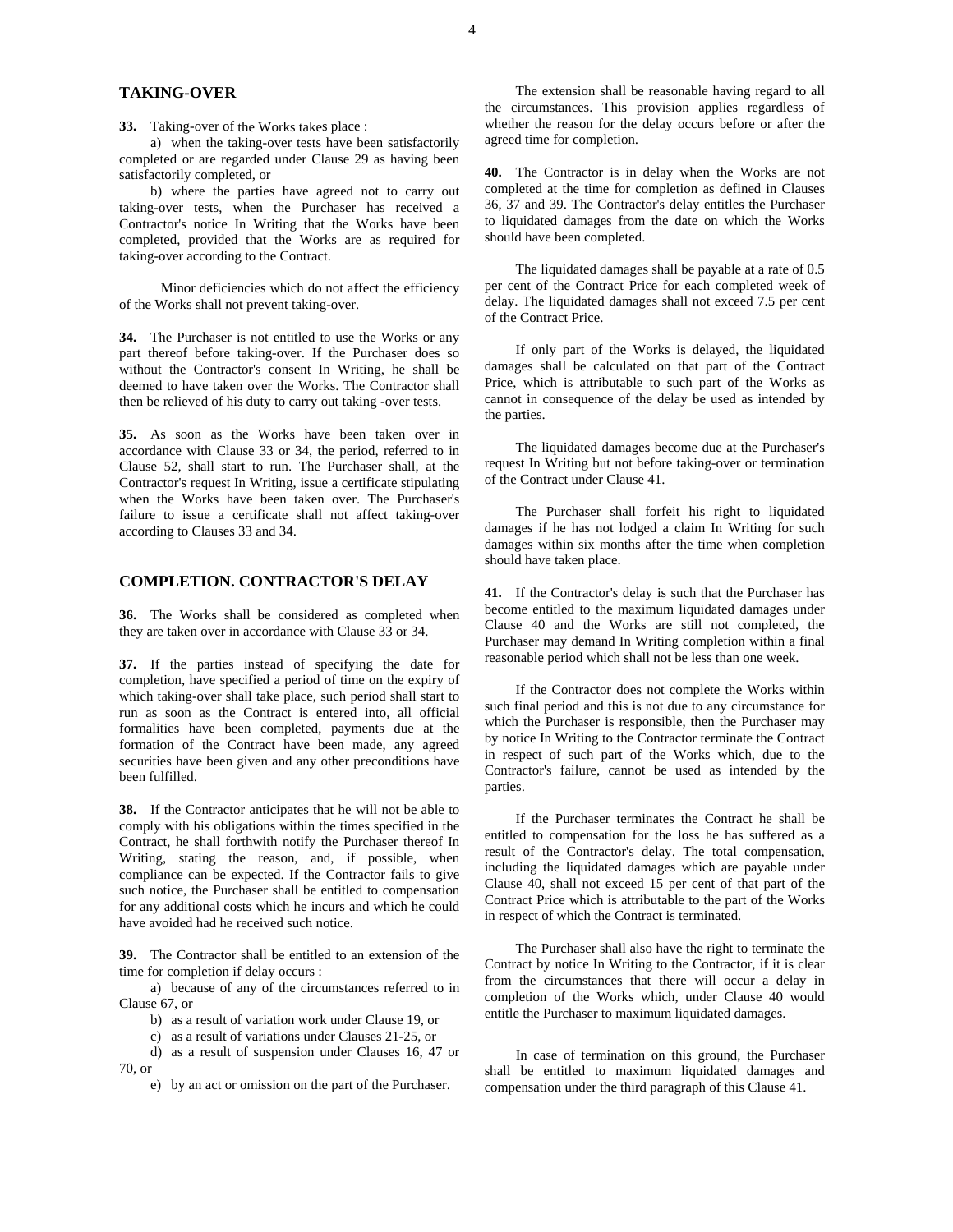**42.** Liquidated damages under Clause 40 and termination of the Contract with limited compensation under Clause 41 are the only remedies available to the Purchaser in case of delay on the part of the Contractor. All other claims against the Contractor based on such delay shall be excluded, except where the Contractor has been guilty of Gross Negligence.

#### **PAYMENT**

**43.** Unless otherwise agreed, payment shall be made within 30 days from the date of the invoice as follows:

a) when erection is carried out on a time basis :

- one third of the agreed price for the Plant at the formation of the Contract,

- one third when the Contractor notifies the Purchaser that the Plant, or the essential part of it, is ready for dispatch from the place of manufacture and

- the final third on arrival of the Plant at the Site.

Payment for erection shall be made against monthly invoices

b) when erection is included in the lump sum Contract Price :

> - 30 per cent of the Contract Price at the formation of the Contract,

> - 30 per cent when the Contractor notifies the Purchaser that the Plant, or the essential part of it, is ready for dispatch from the place of manufacture,

- 30 per cent on arrival of the Plant at the Site,

the remaining part of the Contract Price on taking-over.

**44.** When erection is carried out on a time basis the following items shall be separately charged :

a) all travelling expenses incurred by the Contractor in respect of his personnel and the transport of their equipment and personal effects (within reasonable limits) in accordance with the specified method and class of travel where these are specified in the Contract.

b) cost of board and lodging and other living expenses, including any appropriate allowances, of the Contractor's personnel for each day's absence from their homes, including non-working days and holidays.

c) the time worked, which shall be calculated by reference to the number of hours certified as worked in the time-sheets signed by the Purchaser. Overtime and work on Sundays, holidays and at night will be charged at special rates. The rates shall be as agreed in the Contract, or, failing agreement, as normally charged by the Contractor. Save as otherwise provided, the hourly rates cover the wear and tear of the Contractor's tools and light equipment.

d) time necessarily spent on :

- preparation and formalities incidental to the outward and homeward journeys,

- the outward and homeward journeys and other journeys to which the personnel are entitled in accordance with current law, regulations or collective agreements in the Contractor's country,

- daily travel between lodgings and the Site, if it exceeds half an hour each way and there are no suitable lodgings closer to the Site,

waiting when work is prevented by circumstances for which the Contractor is not responsible under the Contract,

all at the same rates as referred to in c).

e) any expenses incurred by the Contractor in accordance with the Contract, in connection with the provision of equipment by him, including where appropriate a charge for the use of the Contractor's own heavy equipment.

f) any taxes or dues levied on the invoice and payable by the Contractor in the country where erection takes place.

**45.** When erection is to be carried out for a lump sum, the quoted price shall be deemed to include all the items mentioned in Clause 44, a) through e). If the erection is delayed due to a cause for which the responsibility rests with the Purchaser or any of his contractors other than the Contractor, the Purchaser shall compensate the Contractor for :

a) waiting time and time spent on extra journeys.

b) costs and extra work resulting from the delay, including removing, securing and setting up erection equipment.

c) additional costs, including costs as a result of the Contractor having to keep his equipment at the Site for a longer time than expected.

d) additional costs for journeys and board and lodging for the Contractor's personnel.

e) additional financing costs and costs of insurance.

f) other documented costs incurred by the Contractor as a result of changes in the erection programme.

**46.** Whatever the means of payment used, payment shall not be deemed to have been effected before the Contractor's account has been fully and irrevocably credited.

**47.** If the Purchaser fails to pay by a stipulated date, the Contractor shall be entitled to interest from the day on which payment was due. The rate of interest shall be as agreed between the parties. If the parties have not agreed on the rate of interest, it shall be 8 percentage points above the rate of the main refinancing facility of the European Central Bank in force on the due date of payment.

In case of late payment the Contractor may, after having notified the Purchaser In Writing, suspend his performance of the Contract until he receives payment.

If the Purchaser has not paid the amount due within three months, the Contractor shall be entitled to terminate the Contract by notice In Writing to the Purchaser and to claim compensation for the loss he has incurred. The compensation shall not exceed the Contract Price.

## **RETENTION OF TITLE**

**48.** The Plant shall remain the property of the Contractor until paid for in full, including payment for the erection of the Plant, to the extent that such retention of title is valid under the applicable law.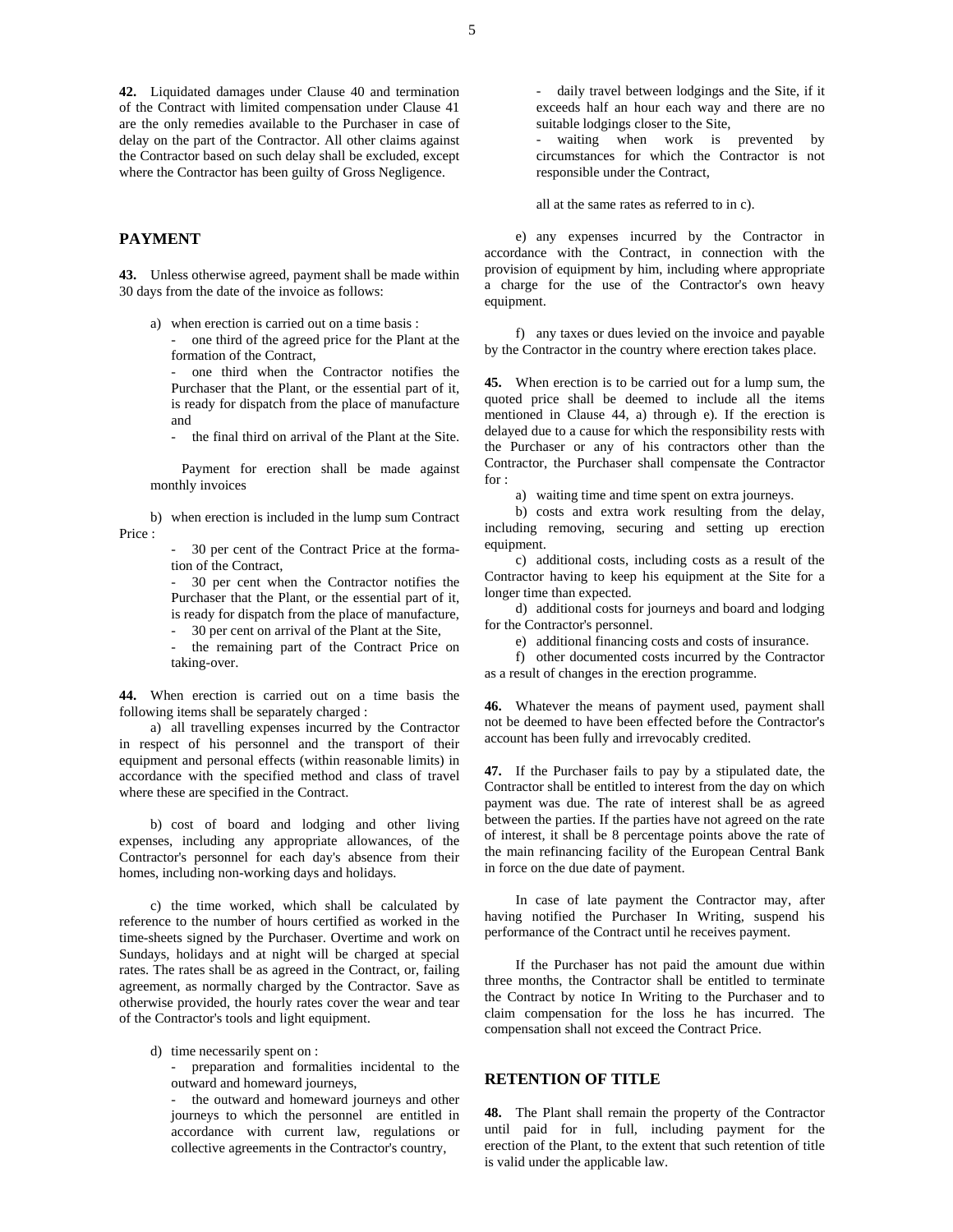The Purchaser shall at the request of the Contractor assist him in taking any measures necessary to protect the Contractor's title to the Plant in the country concerned.

The retention of title shall not affect the passing of risk under Clause 26.

## **LIABILITY FOR DAMAGE TO PROPERTY BEFORE TAKING-OVER**

**49.** The Contractor shall be liable for any damage to the Works which occurs before the risk has passed to the Purchaser. This applies irrespective of the cause of the damage, unless the damage has been caused by the Purchaser or anyone for whom he is responsible in connection with performance of the Contract. Even if the Contractor is not liable for the damage to the Works in accordance with this Clause, the Purchaser may require the Contractor to remedy the damage at the Purchaser's cost.

**50.** The Contractor shall be liable for damage to the Purchaser's property occurring before taking-over of the Works only if it is proved that such damage was caused by negligence on the part of the Contractor or anyone for whom he is responsible in connection with the performance of the Contract. The Contractor shall however under no circumstances be liable for loss of production, loss of profit or any other consequential economic loss.

#### **LIABILITY FOR DEFECTS**

**51.** Pursuant to the provisions of Clauses 52-65 inclusive, the Contractor shall remedy any defect or non-conformity (hereinafter termed defect(s))in the Works resulting from faulty design, materials or workmanship.

**52.** The Contractor's liability is limited to defects in the Works which appear within a period of one year from taking-over. If the daily use of the Works exceeds that which is agreed, this period shall be reduced proportionately. If taking-over has been delayed for reasons for which the Purchaser is responsible, the Contractor's liability for defects shall not, except as stated in Clause 53, be extended beyond 18 months after delivery of the Plant.

**53.** When a defect in a part of the Works has been remedied, the Contractor shall be liable for defects in the repaired or replaced part under the same terms and conditions as those applicable to the original Works for a period of one year. For the remaining parts of the Works the period mentioned in Clause 52 shall be extended only by a period equal to the period during which the Works have been out of operation as a result of the defect.

**54.** The Purchaser shall without undue delay notify the Contractor In Writing of any defect which appears. Such notice shall under no circumstance be given later than two weeks after the expiry of the period given in Clause 52.

The notice shall contain a description of the defect.

If the Purchaser fails to notify the Contractor In Writing of a defect within the time-limits set forth in this Clause, he loses his right to have the defect remedied.

Where the defect is such that it may cause damage, the Purchaser shall immediately inform the Contractor In Writing. The Purchaser shall bear the risk of damage resulting from his failure so to notify.

**55.** On receipt of the notice under Clause 54, the Contractor shall remedy the defect without undue delay and at his own cost as stipulated in Clauses 51-65 inclusive.

Repair shall be carried out at the Site, unless the Contractor deems it appropriate that the defective part or the Plant is returned to him for repair or replacement.

Where remedial work is carried out at the Site, Clauses 14 and 50 shall apply correspondingly.

The Contractor is obliged to dismantle the Works to the extent necessary and to re-assemble the Works if this requires special knowledge. If such special knowledge is not required, the Contractor has fulfilled his obligations in respect of the defect when he delivers to the Purchaser a duly repaired or replaced part.

**56.** If the Purchaser has given such notice as mentioned in Clause 54, and no defect is found for which the Contractor is liable, the Contractor shall be entitled to compensation for the costs he has incurred as a result of the notice.

**57.** The Purchaser shall at his own expense arrange for any dismantling and reassembly of equipment other than the Works, to the extent that this is necessary to remedy the defect.

**58.** Unless otherwise agreed, necessary transport of the Plant and/or parts thereof to and from the Contractor in connection with the remedying of defects for which the Contractor is liable shall be at the risk and expense of the Contractor. The Purchaser shall follow the Contractor's instructions regarding such transport.

If the Works are not at the Site, the Purchaser shall bear any resulting additional costs incurred by the Contractor when remedying defects.

**59.** Defective parts which have been replaced shall be made available to the Contractor and shall be his property.

**60.** If, within a reasonable time, the Contractor does not fulfil his obligations under Clause 55, the Purchaser may, by notice In Writing, fix a final time for completion of the Contractor's obligations.

If the Contractor fails to fulfil his obligations within such final time, the Purchaser may himself undertake or employ a third party to undertake necessary remedial works at the risk and expense of the Contractor.

Where successful remedial works have been undertaken by the Purchaser or a third party, reimbursement by the Contractor of reasonable costs incurred by the Purchaser shall be in full settlement of the Contractor's liabilities for the said defect.

**61.** Where the defect has not been successfully remedied as stipulated under Clause 60 :

a) the Purchaser is entitled to a reduction of the Contract Price in proportion to the reduced value of the

6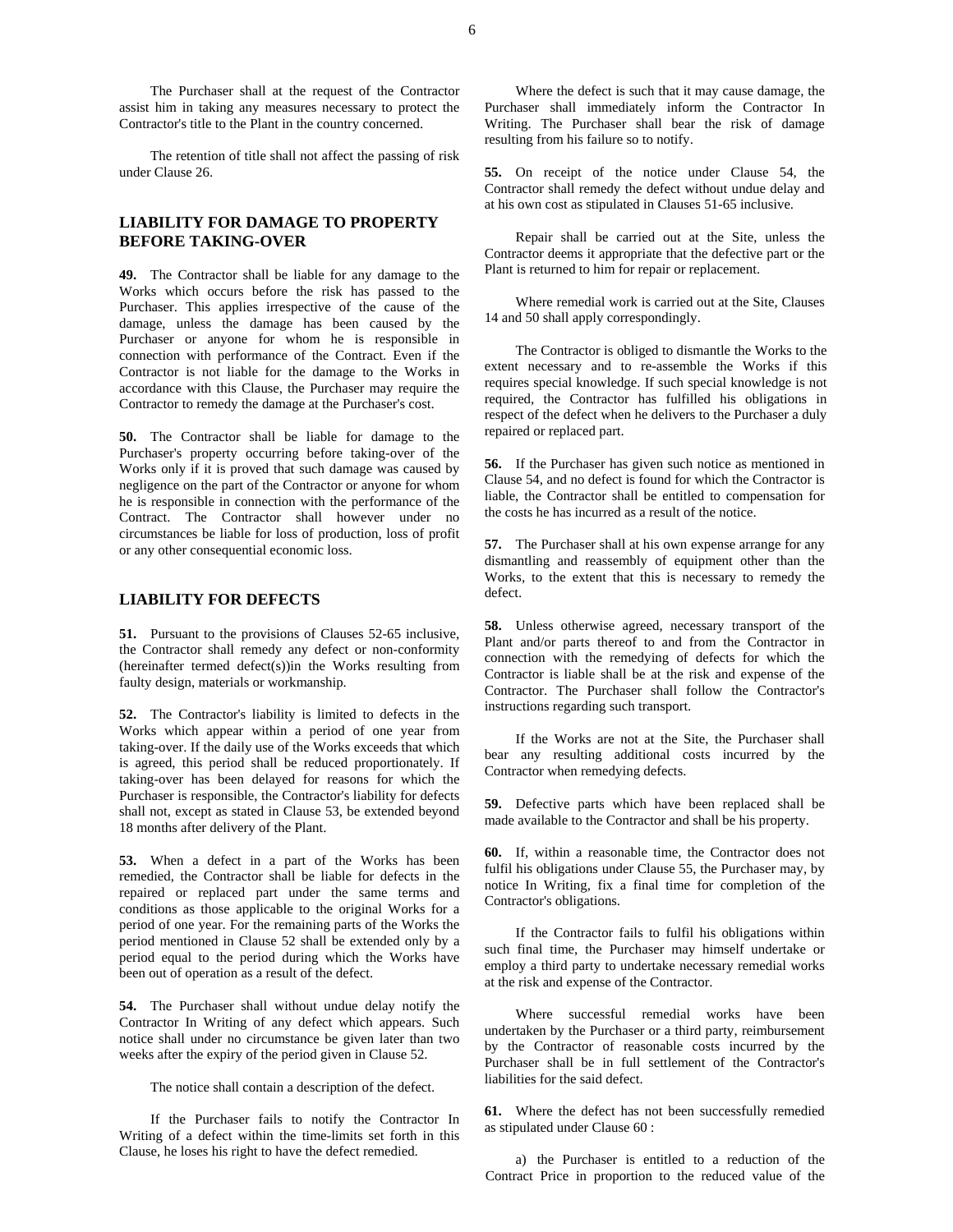Works, provided that under no circumstance shall such reduction exceed 15 per cent of the Contract Price, or

b) where the defect is so substantial as to significantly deprive the Purchaser of the benefit of the Contract, the Purchaser may terminate the Contract by notice In Writing to the Contractor. The Purchaser is then entitled to compensation for the loss he has suffered up to a maximum of 15 per cent of the Contract Price.

**62.** The Contractor is not liable for defects arising out of materials provided, or a design stipulated or specified by the Purchaser.

**63.** The Contractor is liable only for defects which appear under the conditions of operation provided for in the Contract and under proper use of the Works.

The Contractor's liability does not cover defects which are caused by faulty maintenance or faulty repair by the Purchaser, or by alterations carried out without the Contractor's consent In Writing.

Finally the Contractor's liability does not cover normal wear and tear or deterioration.

**64.** Notwithstanding the provisions of Clauses 51-65 the Contractor shall not be liable for defects in any part of the Works for more than two years from taking-over. If taking over has been delayed for reasons for which the Purchaser is responsible, the Contractor's liability for defects shall not be extended beyond 30 months after delivery of the Plant.

**65.** Save as stipulated in Clauses 51-64, the Contractor shall not be liable for defects. This applies to any loss the defect may cause including loss of production, loss of profit and other indirect loss.

This limitation of the Contractor's liability shall not apply if he has been guilty of Gross Negligence.

## **ALLOCATION OF LIABILITY FOR DAMAGE CAUSED BY THE WORKS**

**66.** The Contractor shall not be liable for any damage to property caused by the Works after completion and whilst in the possession of the Purchaser. Nor shall the Contractor be liable for any damage to products manufactured by the Purchaser, or to products of which the Purchaser's products form a part.

If the Contractor incurs liability towards any third party for such damage to property as described in the preceding paragraph, the Purchaser shall indemnify, defend and hold the Contractor harmless.

If a claim for damage as described in this Clause is lodged by a third party against one of the parties, the latter party shall forthwith inform the other party thereof In Writing.

The Contractor and the Purchaser shall be mutually obliged to let themselves be summoned to the court or arbitral tribunal examining claims for damages lodged against one of them on the basis of damage allegedly caused by the Works.

The limitation of the Contractor's liability in the first paragraph of this Clause shall not apply where the Contractor has been guilty of Gross Negligence.

## **FORCE MAJEURE**

**67.** Either party shall be entitled to suspend performance of his obligations under the Contract to the extent that such performance is impeded or made unreasonably onerous by any of the following circumstances: industrial disputes and any other circumstance beyond the control of the parties such as fire, war, extensive military mobilization, insurrection, requisition, seizure, embargo, restrictions in the use of power and defects or delays in deliveries by subcontractors caused by any such circumstance as referred to in this Clause.

A circumstance referred to in this Clause, whether occurring prior to or after the formation of the Contract, shall give a right to suspension only if its effect on the performance of the Contract could not be foreseen at the time of the formation of the Contract.

**68.** The party claiming to be affected by Force Majeure shall notify the other party In Writing without delay on the intervention and on the cessation of such circumstance.

If Force Majeure prevents the Purchaser from fulfilling his obligations, he shall compensate the Contractor for expenses incurred in securing and protecting the Works.

**69.** Regardless of what might otherwise follow from these General Conditions, either party shall be entitled to terminate the Contract by notice In Writing to the other party if performance of the Contract is suspended under Clause 67 for more than six months.

### **ANTICIPATED NON-PERFORMANCE**

**70.** Notwithstanding other provisions in these General Conditions regarding suspension, each party shall be entitled to suspend the performance of his obligations under the Contract, where it is clear from the circumstances that the other party will not be able to perform his obligations. A party suspending his performance of the Contract shall forthwith notify the other party thereof In Writing.

#### **CONSEQUENTIAL LOSSES**

**71.** Save as otherwise stated in these General Conditions there shall be no liability for either party towards the other party for loss of production, loss of profit, loss of use, loss of contracts or for any other consequential or indirect loss whatsoever.